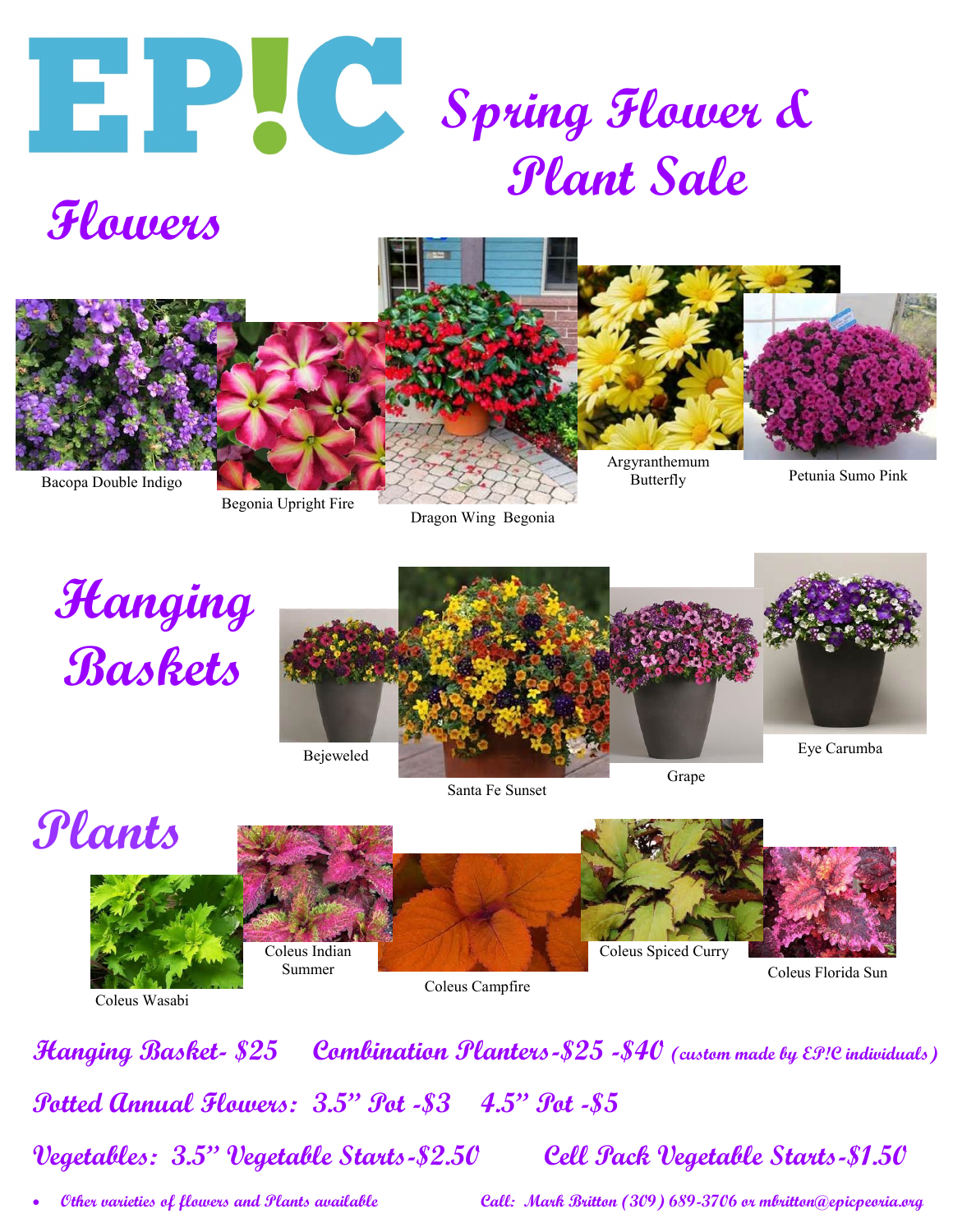

## **F.P.C. Spring Spring Flower Order Form**

| <b>Flowers</b>              | # of 3.5"    | # of 4.5"                              | Total # | \$ amount<br>of<br>$3.5" - $3$   | \$ amount<br>of<br>$4.5" - $5$         | Total<br>Amount |
|-----------------------------|--------------|----------------------------------------|---------|----------------------------------|----------------------------------------|-----------------|
|                             |              |                                        |         | each                             | each                                   |                 |
| Angelonia Purple            |              | N/A                                    |         |                                  |                                        |                 |
| Angelonia Raspberry         |              | N/A                                    |         |                                  |                                        |                 |
| Argyranthemum Butterfly     |              | N/A                                    |         |                                  |                                        |                 |
| Bacopa Double Indigo        |              | N/A                                    |         |                                  |                                        |                 |
| <b>Bacopa Giant White</b>   |              | N/A                                    |         |                                  |                                        |                 |
| Begonia Dragon Wing         |              | N/A                                    |         |                                  |                                        |                 |
| Begonia Upright Fire        |              | N/A                                    |         |                                  |                                        |                 |
| <b>Bidens Gold Compact</b>  |              |                                        |         |                                  |                                        |                 |
| Dracenia Indivisia          |              | N/A                                    |         |                                  |                                        |                 |
| Euphorbia Breathless White  |              |                                        |         |                                  |                                        |                 |
| Geranium Calliope Hot Pink  | N/A          |                                        |         |                                  |                                        |                 |
| Geranium Calliope Dark Red  | N/A          |                                        |         |                                  |                                        |                 |
| <b>Impatiens Rose</b>       |              | N/A                                    |         |                                  |                                        |                 |
| <b>Hanging Baskets</b>      | # of Baskets | \$ amount of<br>Baskets - \$25<br>each |         |                                  |                                        | Total<br>amount |
| Petunia Cha-Ching Cherry    |              |                                        |         |                                  |                                        |                 |
| Petunia Sumo Pink           |              |                                        |         |                                  |                                        |                 |
| Petunia Sun Spun Blue       |              |                                        |         |                                  |                                        |                 |
| Petunia Indian Summer       |              |                                        |         |                                  |                                        |                 |
| Mixmaster Grape Fit         |              |                                        |         |                                  |                                        |                 |
| Mixmaster Bejewled          |              |                                        |         |                                  |                                        |                 |
| Mixmaster Eye Carumba       |              |                                        |         |                                  |                                        |                 |
| Mixmaster Sante Fe Sunset   |              |                                        |         |                                  |                                        |                 |
| Plants                      | # of 3.5"    | # of 4.5"                              | Total # | \$ amount<br>of 3.5"-\$3<br>each | \$ amount<br>of<br>$4.5" - $5$<br>each | Total<br>Amount |
| <b>Coleus Campfire</b>      |              |                                        |         |                                  |                                        |                 |
| <b>Coleus Flame Thrower</b> |              |                                        |         |                                  |                                        |                 |
| Coleus Florida Sun Rose     |              |                                        |         |                                  |                                        |                 |
| Coleus Wasabi               |              |                                        |         |                                  |                                        |                 |
| Vince Major Variagata       |              |                                        |         |                                  |                                        |                 |
| Combination                 | # of 10"     | # of 13"                               |         | \$ amount<br>of 10" -            | \$ amount<br>of 13" -                  | Total \$        |
| Planters                    | Planters     | Planters                               | Total # | \$25                             | \$40                                   | Amount          |
| <b>Vegetable Starts</b>     | # of 3.5"    |                                        | Total # | \$amount                         |                                        | Total \$        |